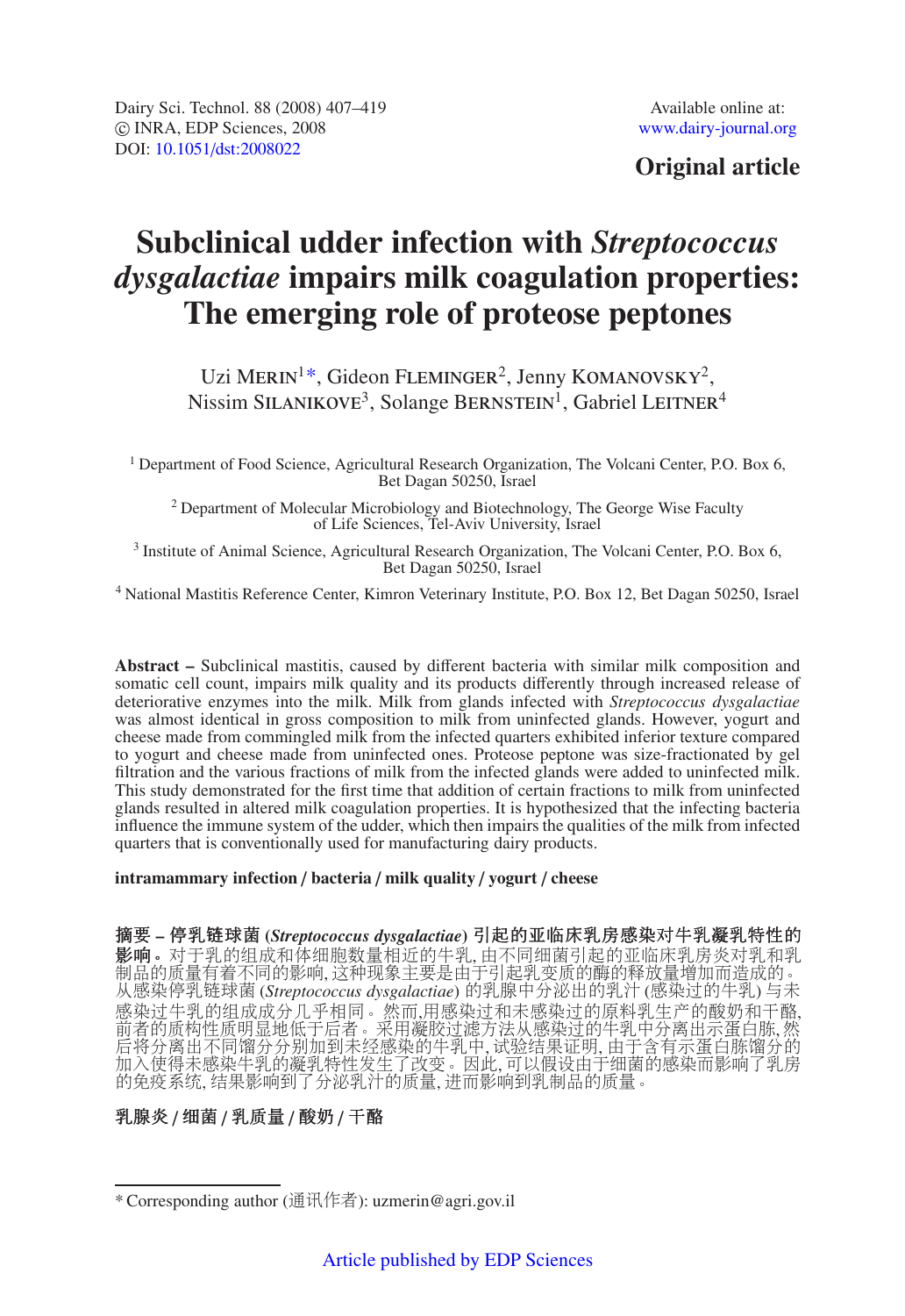**Résumé – L'infection mammaire subclinique à** *Streptococcus dysgalactiae* **détériore les propriétés de coagulation du lait : rôle émergent des protéose-peptones.** Les mammites subcliniques provoquées par différentes bactéries, à composition du lait et nombre de cellules somatiques similaires, détériorent d'une manière différente la qualité du lait et ses produits par relargage accru d'enzymes de dégradation dans le lait. Le lait des glandes infectées par *Streptococcus dysgalactiae* était pratiquement identique en composition brute à celui des glandes non infectées. Cependant, le yaourt et le fromage produits à partir du mélange des laits provenant des quartiers infectés présentaient une texture inférieure comparée à celle des yaourt et fromage produits à partir de lait des quartiers non infectés. La protéose-peptone était fractionnée par gel filtration et les différentes fractions du lait des glandes infectées étaient ajoutées au lait non infecté. Cette étude a démontré pour la première fois que l'addition de certaines fractions au lait de glandes non infectées altérait ses propriétés de coagulation. On suppose que les bactéries infectantes influencent le système immunitaire de la mammelle, qui ensuite détériore les qualités du lait des quartiers infectés qui est utilisé de façon conventionnelle pour fabriquer des produits laitiers.

**infection intramammaire** / **bactérie** / **qualité du lait** / **yaourt** / **fromage**

# **1. INTRODUCTION**

It is well documented that mastitis, even in its predominant, subclinical form, impairs milk quality through the activation of the immune system, which increases the release of deteriorative enzymes into the milk, whose quality is subsequently affected by their action  $[6, 20, 26, 28]$  $[6, 20, 26, 28]$  $[6, 20, 26, 28]$  $[6, 20, 26, 28]$  $[6, 20, 26, 28]$  $[6, 20, 26, 28]$  $[6, 20, 26, 28]$ . High somatic cell counts (SCCs) are blamed for prolonged rennet clotting times and a weak coagulum, which, in turn, lead to increased moisture content in the coagulum and an overall lower cheese yield [\[4](#page-10-1), [5](#page-10-2), [7](#page-10-3), [9](#page-10-4), [18,](#page-11-3) [26,](#page-11-1) [29](#page-11-4), [32,](#page-11-5) [34\]](#page-12-0). There is a complicated relationship between cheese yield and quality, on the one hand, and the factors involved in intramammary infection (IMI), such as bacterial species, inflammatory response and proteolysis of casein, on the other hand [\[23](#page-11-6), [26\]](#page-11-1). Infecting bacteria may affect proteolysis of casein by secreting extracellular enzymes and promoting enzyme activity. Different bacteria may cause different types of physico-chemical damage to the milk  $[24, 26, 40]$  $[24, 26, 40]$  $[24, 26, 40]$  $[24, 26, 40]$  $[24, 26, 40]$ . Moreover, by activation of the host's innate immune system, milk from udders infected with different types of bacteria but with similar SCCs may have diverse characteristics related to a bacteria-specific mixture of leukocyte populations and leucocyte-associated proteases [\[12,](#page-11-8) [26](#page-11-1)]. Proteolysis of casein leads to increased levels of γ-caseins and proteose peptones (p-p) [\[4,](#page-10-1) [7,](#page-10-3) [13](#page-11-9), [21,](#page-11-10) [22,](#page-11-11) [39\]](#page-12-2).

Studies, on the individual gland level, of milk from sheep, goats and cows have demonstrated that curd parameters were directly related to measures of subclinical infection [\[25](#page-11-12)[–27\]](#page-11-13). The poor quality of the curd strongly suggested that the damage caused to the casein micelle as a consequence of the bacterial infection was irreversible. Oxidative stress may enhance the susceptibility of casein to proteolytic activity, which was found to be particularly high in the case of infections with *Escherichia coli* and *Streptococcus dysgalactiae* [\[26](#page-11-1)[,37\]](#page-12-3). The innate immune system of the mammary gland also includes many non-cellular elements, such as lactoferrin  $[15]$  $[15]$ , albumin  $[36]$  and various types of gangliosides [\[10,](#page-10-5) [30\]](#page-11-15). Xanthine oxidase and lactoperoxidase – enzymes capable of forming an oxidizing substance (hydrogen peroxide) and free radicals (nitric dioxide) – were recently identified as important components of the innate immunity system of the mammary gland [\[36](#page-12-4), [38\]](#page-12-5). Thus, although these substances play a major role in antibacterial defense against pathogens such as *E. coli* and *Staphylococcus aureus*, they can also impair milk quality by oxidizing its fat and protein components, as well as causing substantial tissue injury.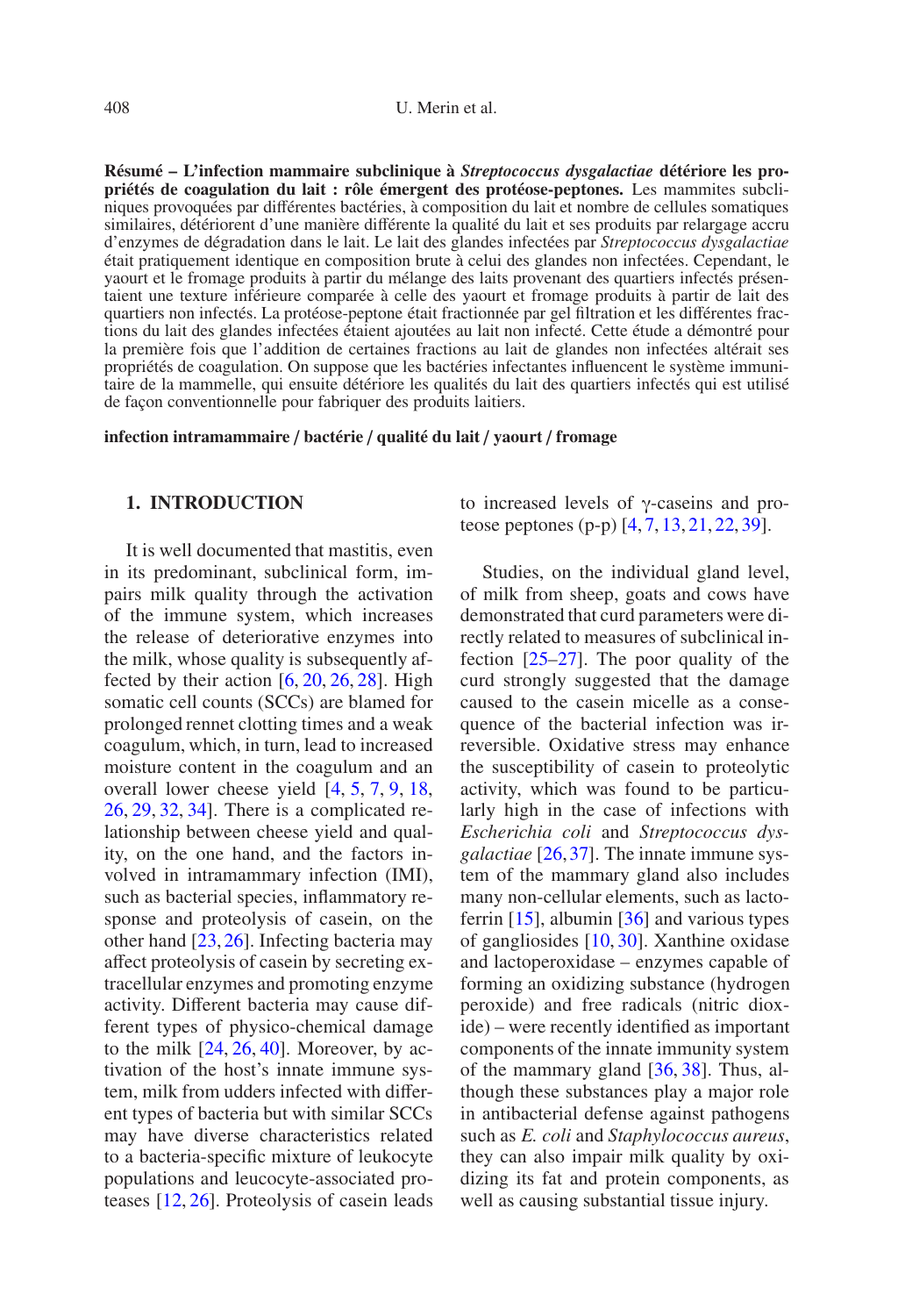In the present study, the influence of subclinical IMI caused by *S. dysgalactiae* on milk composition, milk clotting properties, and on the quality and quantity of products made from it were investigated. Proteose peptone fractions were isolated from the uninfected and *S. dysgalactiae*infected milk and its influence on milk clotting parameters was evaluated.

#### **2. MATERIALS AND METHODS**

## **2.1. Animals**

At the morning milking, milk was collected from Israeli-Holstein dairy cows, in each of which one quarter was chronically infected with *S. dysgalactiae* without clinical symptoms. All infected quarters were monitored for bacterial condition for 2–3 months prior to the beginning of the study. The cows involved in this study were in the mid- to late lactation stage, yielding between 28 and 52 L·day−1. Prior to each test, each cow's bacterial status was confirmed on the basis of aseptic quarter foremilk samples that were taken three times at 2-day intervals and were sent to the laboratory for analysis within 1 h [\[33\]](#page-12-6). Testing was based on the animal model, in which the milk from an uninfected quarter was compared with that from the infected quarter  $[26]$ . On the production day every milk sample (of single-quarter milk or of commingled quarter milk) was subjected to SCC with the Fossomatic 360 (Foss Electric, Hillerod, Denmark), and the gross milk composition, i.e., protein, casein, fat and lactose contents, was determined with the Milkoscan FT6000 (Foss Electric) at the Israel Cattle Breeders' Association Laboratory (Caesarea, Israel). Curd firmness (Cf) and clotting time (Tc) were determined with the Optigraph (Ysebaert, Frepillon, France) as described by Leitner et al. [\[26\]](#page-11-1).

# **2.2. Proteose peptone preparation and fractionation**

Proteose peptone fractions from uninfected and infected milk were prepared according to Andrews [\[2\]](#page-10-6). To determine the influence of p-p on milk-coagulating factors,  $0.5-2.0$  mg·mL<sup>-1</sup> size-separated fractions of the p-p, prepared by gel filtration on FPLC (see below), were added to milk from uninfected quarters, which were subjected to the Optigraph test. The assay was repeated three times with milk from different healthy quarters. The cows were milked thrice daily, at 05:00, 12:00 and 20:00, and were fed a typical Israeli total mixed ration comprising 65% concentrate (17% protein) and 35% forage.

Protein concentrations in the p-p fraction were determined according to Bradford [\[8](#page-10-7)], as adapted to ELISA plates. Alternatively, the optical absorbance at 280 nm was determined spectrophotometrically. Size-separation of the peptides by gel filtration was performed on precalibrated Superdex 75 (30  $\times$  10) and Superdex Peptide (PE  $7.5 \times 300$ ) Columns with an AKTA-FPLC System (Amersham, Uppsala, Sweden).

#### **2.3. Yogurt-making**

Yogurt was made from milk of eight cows infected with *S. dysgalactiae* in one quarter. The quarters were milked separately into quarter milk containers from the infected and the uninfected control quarters. The entire yogurt was made in duplicate and the process was repeated twice on two different dates from the same animal. Yogurt was made from milk that had been pasteurized at 90 ℃ for 3 min, by inoculating with a yogurt starter culture (YC-180; Chr. Hansen A/S, Hoersholm, Denmark). The mixture was poured into cups and incubated at 42 ◦C until it reached pH 5.2, after 6–7 h. The cups were then transferred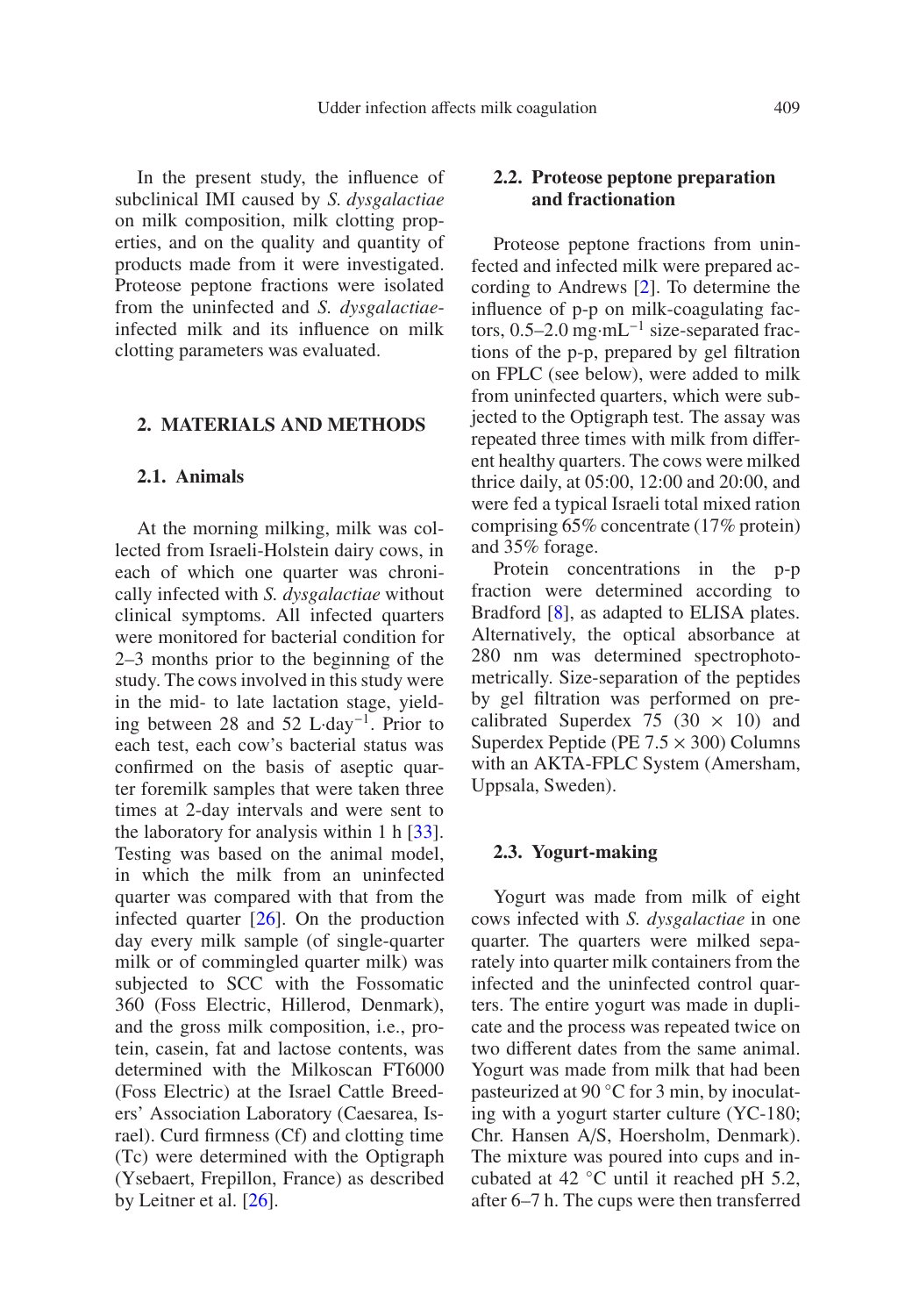to 4 ◦C for stabilization and held at that temperature for 21 days pending testing.

#### **2.4. Cheesemaking**

Cheese was made from commingled milk obtained from one quarter of each of three cows infected with *S. dysgalactiae* and from three uninfected quarters. All the cheeses were made in duplicate from the same milk on the same day and the process was repeated two or three times with milk taken from different animals. Cheese was produced in a small dairy from milk that had been pasteurized at 70 ◦C for 1 min with no added starter culture. The pasteurized milk was heated to 28 ◦C and left to coagulate after addition of 0.7 mL of chymosin (Maxiren; DSM, Delft, The Netherlands) diluted with 25 mL of distilled water, to coagulate 10 L of milk in about 30 min. The curd was cut into  $1$ -cm<sup>3</sup> cubes and allowed to set, to promote curd firmness, for 40 min. It was then stirred for 30 min, with gradual heating to 42 ℃, after which the curd was poured into cylindrical perforated plastic molds. The cheese blocks (5 from every milk origin), each weighing about 300 g and measuring about 100 mm in diameter and about 50 mm in height, were incubated for 48 h at  $14 °C$ , and then packed in vacuum in plastic bags and left for 30 days for ripening at 14 ◦C at a relative humidity of 70–80%, with periodical turning over. On day 31, whey was drained out of the bags and weighed, and the blocks were repacked in vacuum and stored under refrigeration at  $4^{\circ}$ C for final ripening. At 2, 14, 33 and 144 days of ripening, a single block from each cheese was taken for immediate analysis.

#### **2.5. Cheese and yogurt analysis**

The total nitrogen (TN) content of the cheese was determined by micro-Kjeldahl [\[17](#page-11-16)] using a Kjeltec system 1002 (Tecator, Höganäs, Sweden). Fat was determined in 3-g cheese samples with a Van Gulik butyrometer. All determinations were made in duplicate.

Water-soluble nitrogen (WSN) was determined essentially according to Fox and Kuchroo [\[19\]](#page-11-17). The ripening extension index (represented by the ratio WSN/TN), the ripening depth index (represented by the ratio TCA-soluble N/TN)  $[16]$  $[16]$  and the free amino acid index (represented by the ratio PTA-soluble N/TN) [\[3](#page-10-8)] were calculated. All determinations were performed in duplicate.

Fractions of p-p from milk samples of both uninfected quarters and *S. dysgalactiae*-infected quarters were each size-fractionated by gel filtration on Superdex 75 and Peptide columns, using FPLC.

The textures of the yogurt and cheese were evaluated with a Texture Analyzer TA XT2 (Stable Micro Systems, Godalming, Surrey, UK). The probe was made of stainless steel cut by laser to a spiral form measuring 240 mm in length, 40 mm maximum diameter, with a cross-section of 3 mm height and 2 mm width. Cheese texture was measured by using a puncture test with a 2-mm round probe applied to 2-cm<sup>3</sup> cheese samples. The probe penetrated 20 mm into the yogurt sample and 10 mm into the cheese at 1 mm·s−1. All analyses were carried out in five replicates and the results were recorded continuously on a computer and are presented as the force in Newtons (N), averaged with respect to the penetration distance of the probe.

#### **2.6. Statistical analysis**

The measured data (log SCC, p-p, Tc, Cf, and milk composition as fat, protein and lactose) were analyzed according to a model that takes into account the cow and the infection status of the quarter, i.e., uninfected, or infected by S. *dysgalactiae*, applying a two-way ANOVA design by using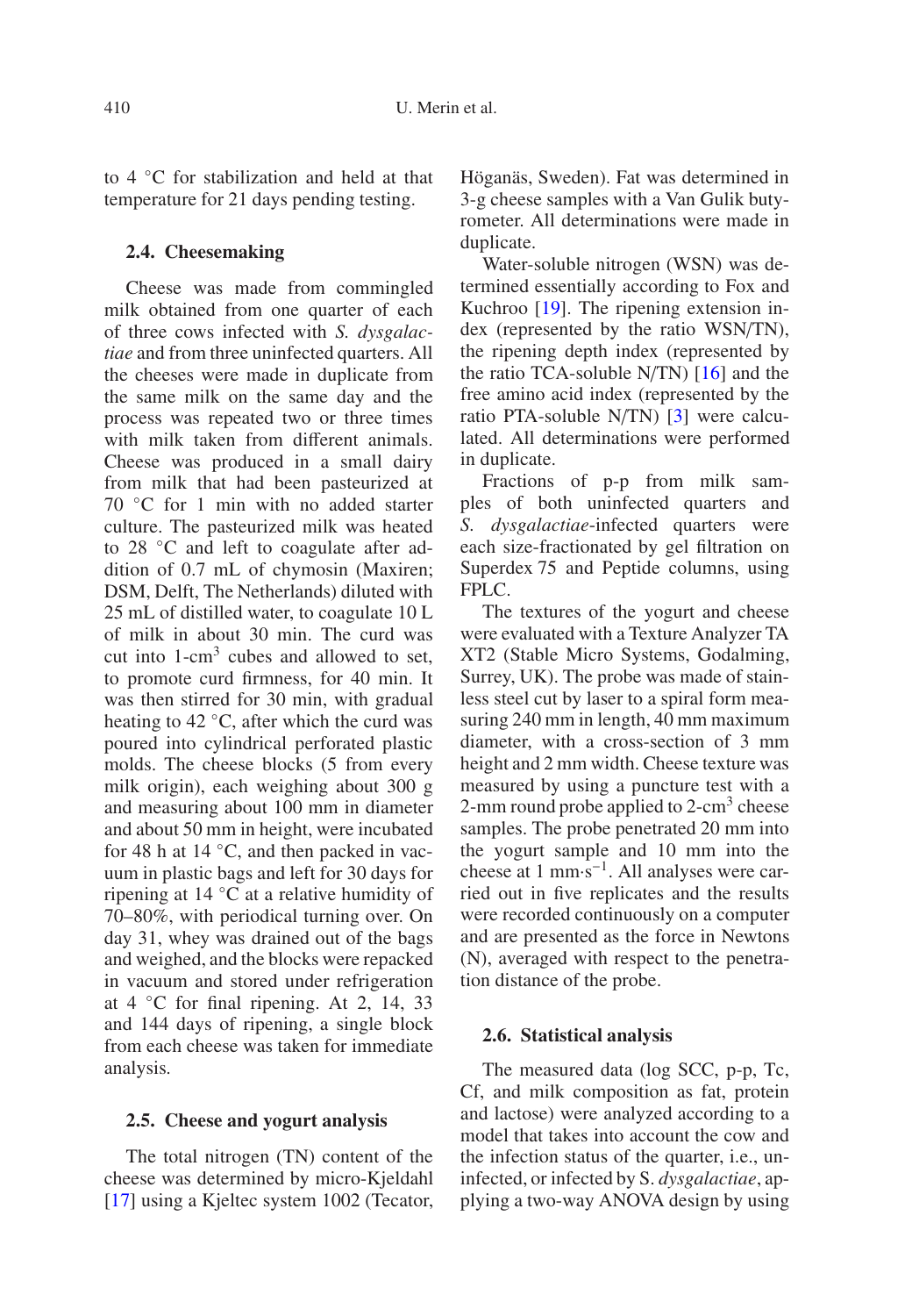<span id="page-4-0"></span>**Table I.** Average and standard error of log SCC, fat, protein, lactose, clotting time and curd firmness with statistical significance of milk from 22 quarter-udders (11 cows), uninfected and infected with *S. dysgalactiae*.

|                                          | Uninfected quarter        | S. dysgalactiae-infected quarter | $P$ [F]     |
|------------------------------------------|---------------------------|----------------------------------|-------------|
| $log$ SCC                                | $4.77 \pm 0.3^{\circ}$    | $6.74 \pm 0.7^{\rm a}$           | ${}< 0.001$ |
| Fat $(g \cdot L^{-1})$                   | $33.6 \pm 3.8$            | $34.0 \pm 4.1$                   | <b>NS</b>   |
| protein $(g \cdot L^{-1})$               | $34.5 \pm 3.1$            | $34.7 \pm 3.0$                   | <b>NS</b>   |
| lactose $(g \cdot L^{-1})$               | $49.7 \pm 0.8^{\text{a}}$ | $44.1 \pm 0.7^b$                 | ${}< 0.001$ |
| Proteose peptone $(\mu g \cdot mL^{-1})$ | $470 \pm 5.0^{\circ}$     | $1030 \pm 12.0^{\circ}$          | ${}< 0.001$ |
| Clotting time $(s)$                      | $1179 \pm 152.0^{\rm b}$  | $2940 \pm 183.0^{\circ}$         | ${}< 0.001$ |
| Curd firmness $(V)$                      | $10.9 \pm 1.2^{\text{a}}$ | $3.9 \pm 2.1$ <sup>c</sup>       | ${}< 0.001$ |

 $a-c$  Means within a row with no common superscript differ significantly ( $P < 0.05$ ). NS: Not significant.

the following linear model:  $Y_{ijk} = \mu +$  $\alpha_i + \beta_i + e_{ijk}$ , in which  $\mu$  is the grand mean;  $\alpha_i$  is the effect of the *i*th cow;  $\beta_i$ is the effect of the *j*th infection status; and  $e_{ij}$  represents the residual betweenquarters error. Comparisons between infection group's pairs were made by t-test using the Tukey-Kramer HSD. All statistical analyses were carried out with JMP software [\[35\]](#page-12-7).

# **3. RESULTS**

The data on the milk utilized for yogurt and cheese production are summarized in Table [I;](#page-4-0) it includes mean and SE values of log SCC, fat, protein and lactose, Tc and Cf with statistical significance, of 22 udder-quarters (11 cows) uninfected, or infected with *S. dysgalactiae*. The log SCC was overall significantly higher in the milk of the infected quarters. No difference was found between the fat and protein contents of milk from infected and uninfected glands, whereas lactose was significantly lower in the milk from the infected quarters. The Tc was significantly longer in milk from uninfected glands and Cf was significantly lower in the milk from the infected quarters (Tab. [I\)](#page-4-0).

#### **3.1. Proteose peptone fractions**

Addition of lyophilized powder of p-p from healthy quarters to uninfected milk and to milk from *S. dysgalactiae*-infected quarters resulted in increased Tc and decreased Cf in a dose-dependent manner (Fig. [1\)](#page-5-0). The addition of p-p powder from milk from *S. dysgalactiae*-infected quarters had a similar effect but to a greater extent, with larger increases in Tc and reductions in Cf at the same concentrations.

Proteose peptone fractions obtained by gel filtration were divided into five zones, A–E (Fig. [2,](#page-5-1) zone D is not marked since no peptides were detected in it). As shown in Figure [2,](#page-5-1) no marked difference was observed between the infected and uninfected p-p in zone A. In contrast, marked differences were observed in zones B, C and E. In fact, peptides in zone C were observed only in p-p derived from milk from *S. dysgalactiae*-infected quarters, and were absent from the uninfected quarters. The concentrations of peptides of zone E were also higher in p-p from infected quarters than in p-p from healthy quarters. This zone also contained residual acetone, which was added during p-p preparation, and was removed by evaporation prior to further studies of Fraction E. Fractions in each of zones A, B, C and E were pooled separately for further analysis.

The effect of each of the pooled fractions A, B, C and E on milk clotting parameters was determined by addition of samples of each of these fractions to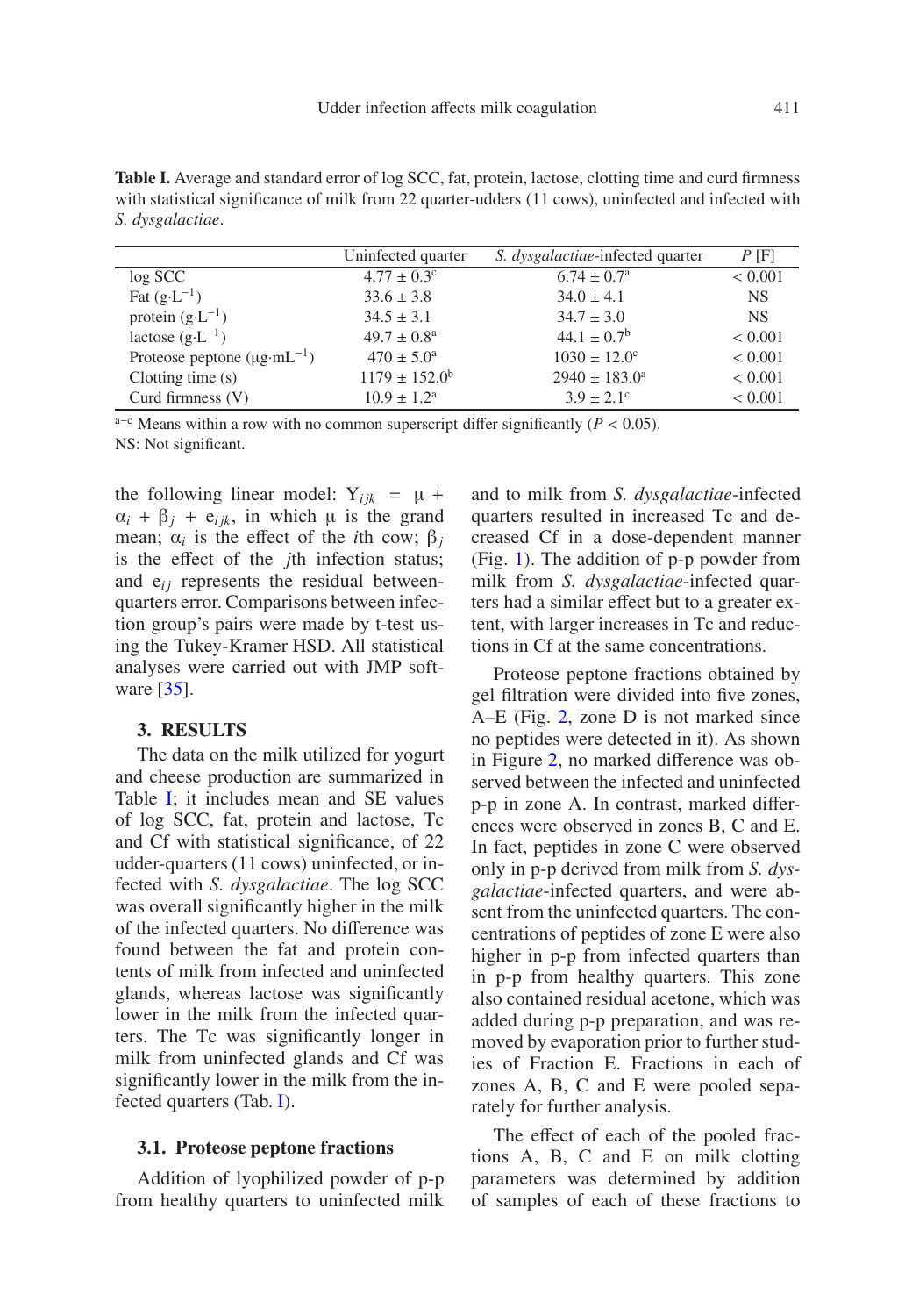<span id="page-5-0"></span>

Figure 1. The influence of addition of proteose peptone powder from uninfected quarters (open bars) and from *S. dysgalactiae*-infected quarters (hatched bars) to cow's milk free of udder infection, on clotting time and curd firmness, as measured by the Optigraph. Percent change was calculated from values of the uninfected milk.

<span id="page-5-1"></span>

**Figure 2.** FPLC fractions of proteose peptone prepared from milk of uninfected quarters and *S. dysgalactiae*-infected quarters.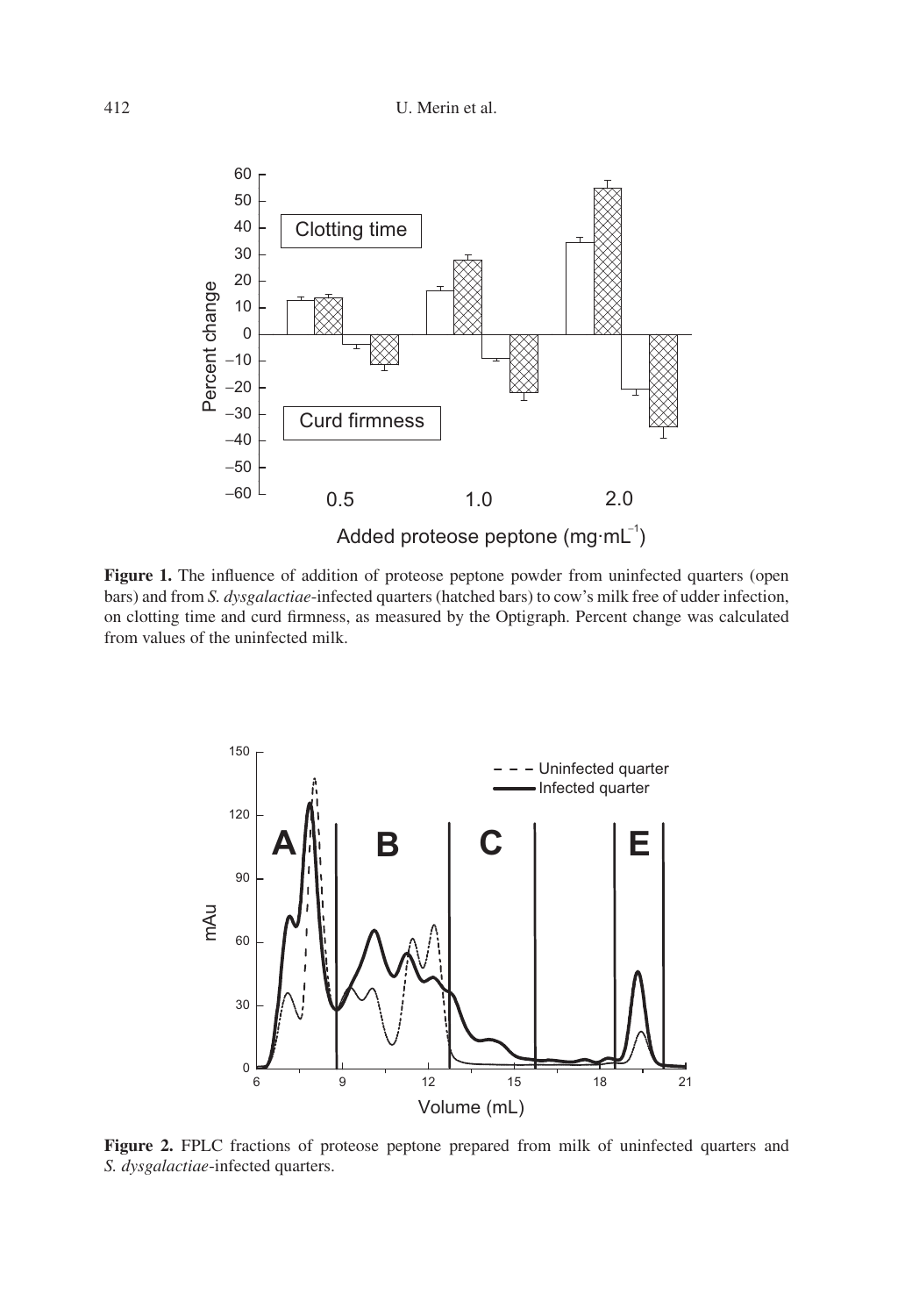<span id="page-6-0"></span>

Added proteose peptone fraction (1 mg·mL $^{\text{-}1})$ 

**Figure 3.** Effect of addition of proteose peptone fractions A, B, C and E from milk obtained from uninfected quarters (open bars) and from *S. dysgalactiae*-infected quarters (hatched bars) to cow's milk free of udder infection, on clotting time and curd firmness, as assessed by the Optigraph. Percent change was calculated from values of the uninfected milk.

milk from uninfected quarters at about 500 μg⋅mL<sup>-1</sup>, and then applying an Optigraph test (Fig. [3\)](#page-6-0). Addition of fractions A and B caused hardly any change in coagulation parameters of the milk. Fraction C had a moderate negative effect on clotting parameters, increasing Tc and reducing Cf. In contrast, addition of fraction E, regardless of its origin – infected- or uninfectedquarter milk – resulted in marked changes in coagulation parameters: increasing Tc and reducing Cf.

In conclusion, it was noted that excess of p-p added to milk caused changes in its clotting parameters, increasing Tc and decreasing Cf. These changes were greater with p-p from *S. dysgalactiae*infected milk than with that from uninfected milk. Apparently, this effect is not caused by the high-molecular-weight fractions  $- A$  and  $B - but$ , in part at least, by the low-molecular-weight fractions, C and E. The specific effect of fraction C, which was not found in p-p of uninfected milk, on milk clotting parameters remains to be investigated.

#### **3.2. Yogurt production and testing**

Yogurt was made from *S. dysgalactiae*infected milk, and was compared with that made from uninfected milk. Measurement of pH change revealed no difference in development of acidity, between milk from the two sources in the same animal, but the texture analyzer results showed the yogurt made from milk originated in *S. dysgalactiae*-infected glands was softer than that made from uninfected-quarter milk (Fig. [4\)](#page-7-0). No difference was found between day 2 and day 21.

# **3.3. Cheese production and evolution of cheese yield and quality**

Clotting time was almost 2.5 times longer for the milk from the *S. dysgalactiae*-infected quarters, and after cutting,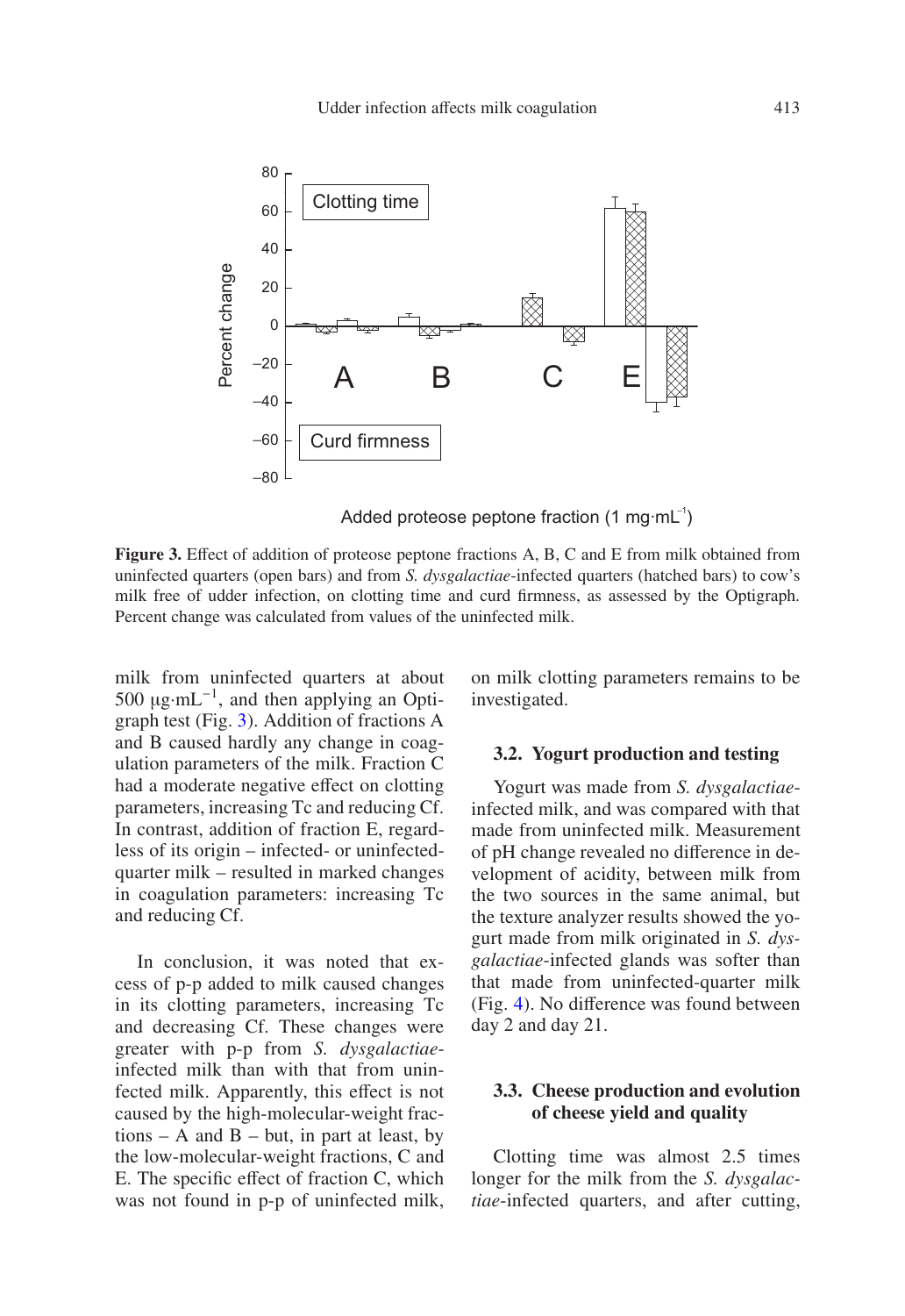<span id="page-7-0"></span>

<span id="page-7-1"></span>**Figure 4.** Shear force in yogurt produced from milk from uninfected quarters and from *S. dysgalactiae*-infected quarters on two testing dates.



**Figure 5.** Measurement of cheese firmness using the Texture analyzer, performed on cheese blocks two days after production.

the curd made from these quarters had a fragile texture, which resulted in a noticeable amount of curd fines and, consequently, curd losses. During the two days before vacuum packing, whey from the healthy quarters was transparent, whereas that from the infected quarters was cloudy. Texture analysis performed on the cheese blocks before packing (two days) showed that the fresh cheese prepared from the *S. dysgalactiae*-infected quarters was much softer than that prepared from uninfected quarters (Fig. [5\)](#page-7-1).

Cheese yield from milk from uninfected quarters was 7.6% higher than that from *S. dysgalactiae*-infected quarters, as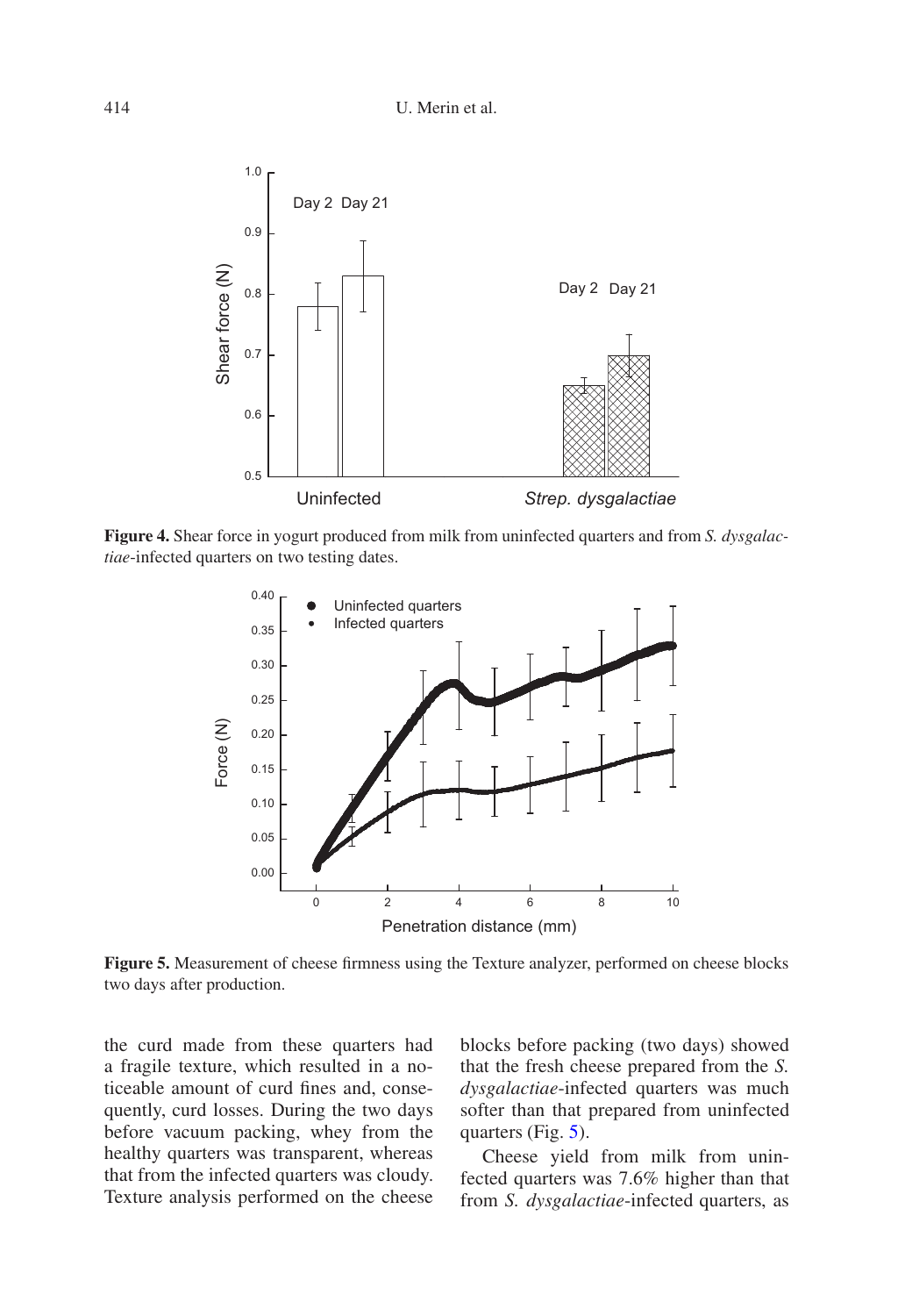<span id="page-8-0"></span>

**Figure 6.** Cheese yield of the two milk sources, i.e., uninfected and infected with *S. dysgalactiae*, calculated from the cheese blocks' weight.

indicated by weighing the cheese blocks after two days (Fig.  $6$ ). In the first 33 days of ripening, syneresis was more pronounced in the cheese made from milk from the uninfected quarters than in that made from milk from *S. dysgalactiae*infected quarters, which resulted in higher loss of whey. However, at the end of maturation (114 days), the difference between the cheese yield of uninfected quarters and that of *S. dysgalactiae*-infected quarters increased to  $9.1\%$  (Fig. [6\)](#page-8-0), because of greater evaporation. A significant difference in yield  $(P < 0.05)$  was found only after 114 days.

Fat and dry matter contents were insignificantly lower at all stages of maturation in cheese that originated in *S. dysgalactiae*-infected quarters than in that from uninfected quarters, although the fat and protein contents in the raw milk were similar (Tab. [II\)](#page-9-0). The relevant indices dramatically indicated that proteolysis was much more intense in the cheese made from milk that came from *S. dysgalactiae*infected quarters than in that from healthy quarters; there were great differences between the two sources of cheeses in their indices of ripening (WSN), depth of ripening (TCAN) and level of free amino acids (PTAN).

#### **4. DISCUSSION**

In an earlier study [\[26\]](#page-11-1) it was reported that certain bacteria caused marked deteriorations in curd yield and curd firmness in milk from infected glands, while other bacteria had only minor effects, and that these effects were species-specific. In the present study, it was further demonstrated that such deteriorative measures also appeared in yogurt and cheese made from milk of *S. dysgalactiae*-infected quarters. These findings suggest that Ct and Cf observed in milk from udder-quarters infected by different bacteria, as reported by Leitner et al. [\[26\]](#page-11-1), show a similar trend in milk of *S. dysgalactiae*-infected quarters and also result in lower yield and quality of yogurt and cheese.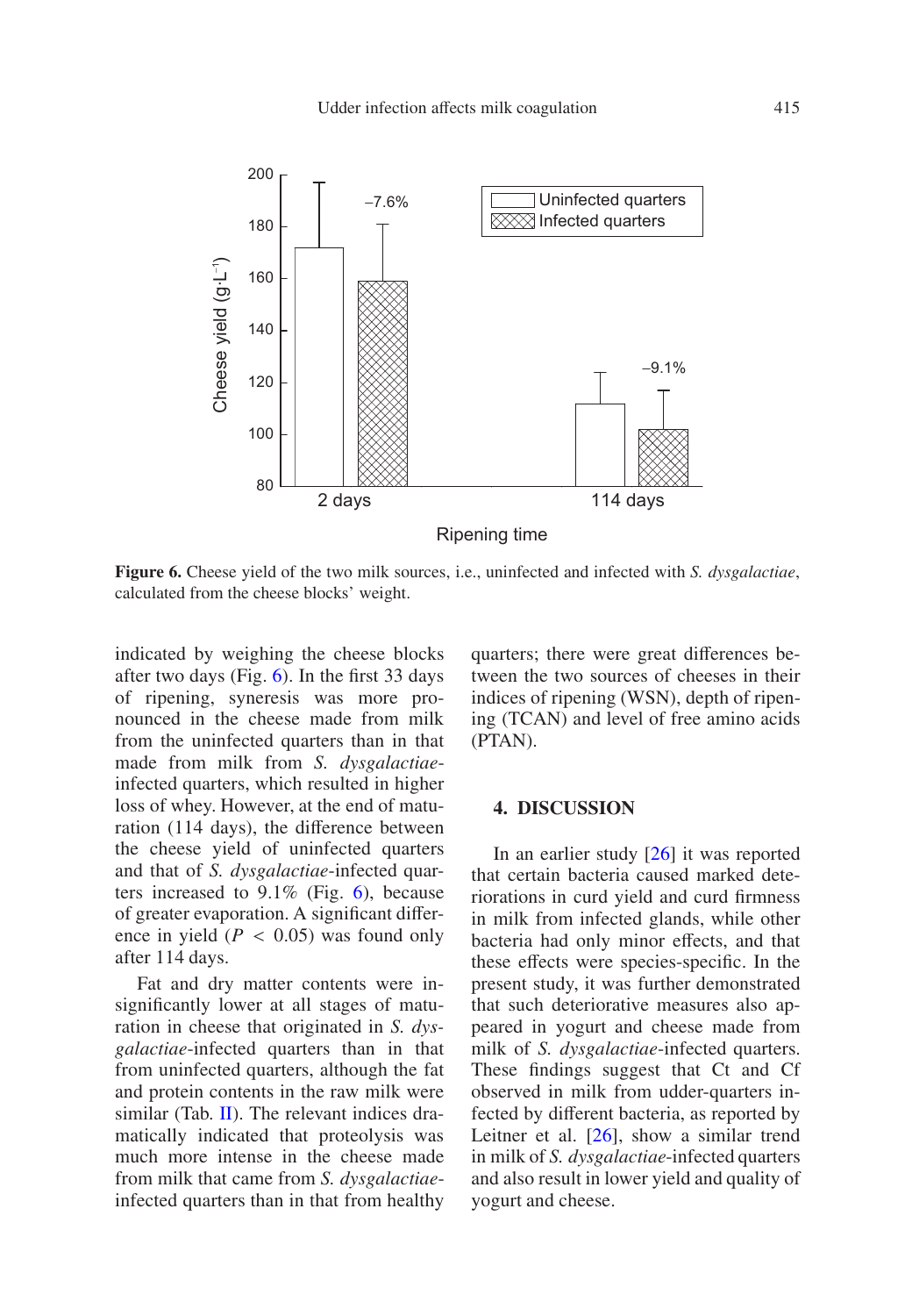<span id="page-9-0"></span>**Table II.** Average parameters of cheese composition: fat, dry matter, total nitrogen *(TN)* and watersoluble nitrogen (WSN); trichloroacetic acid-soluble nitrogen (TCAN) and phosphotungstic acidsoluble nitrogen (PTAN) during cheese ripening in cheese from uninfected quarters and quarters infected with *S. dysgalactiae*.

|                                        | Uninfected quarters |                   |                    | S. <i>dysgalactiae</i> -infected quarters |                 |                    |                    |                    |
|----------------------------------------|---------------------|-------------------|--------------------|-------------------------------------------|-----------------|--------------------|--------------------|--------------------|
| Ripening days                          | $\mathcal{D}$       | 14                | 33                 | 114                                       |                 | 14                 | 33                 | 114                |
| Fat $(g \cdot L^{-1})$                 | $18.0^{\circ}$      | $26.8^{\rm B}$    | 31.5 <sup>A</sup>  | $31.5^{\rm A}$                            | $17.8^{\circ}$  | 22.2 <sup>B</sup>  | $30.5^{\rm A}$     | $30.5^{\rm A}$     |
| Dry matter $(g \cdot L^{-1})$          | $34.51^{\circ}$     | $47.15^{\rm B}$   | $47.47^{\rm B}$    | 52.93 <sup>A</sup>                        | $32.80^{\circ}$ | $43.45^{\rm B}$    | $46.15^{\rm B}$    | 49.27 <sup>A</sup> |
| TN(%)                                  | 2.38 <sup>B</sup>   | 2.91 <sup>A</sup> | 3.02 <sup>A</sup>  | 3.39 <sup>A</sup>                         | $2.19^{\circ}$  | 2.83 <sup>B</sup>  | 3.18 <sup>B</sup>  | 3.52 <sup>A</sup>  |
| $WSN\text{-}TN^{-1}$ (%)               | $8.82^C$            | $15.46^{\rm B}$   | $17.61^{\rm B}$    | $34.86^{bA}$                              | $13.70^{\circ}$ | $1731^{\rm B}$     | 20.00 <sup>B</sup> | $52.76^{aA}$       |
| $TCAN-TN^{-1}$ (%)                     | $3.36^{\circ}$      | $10.65^{\rm B}$   | 10.93 <sup>B</sup> | 17.43 <sup>bA</sup>                       | $5.02^{\circ}$  | 10.60 <sup>B</sup> | 11.32 <sup>B</sup> | 34.97aA            |
| $PTAN\cdot TN^{-1}$<br>$\mathcal{O}_0$ | $0.38^{B}$          | $0.45^{\rm B}$    | $0.53^{\rm B}$     | $2.90^{bA}$                               | $0.41^{\rm B}$  | 0.49 <sup>B</sup>  | 0.79 <sup>B</sup>  | $16.11^{aA}$       |

A<sup>-C</sup> Means within a row with no common superscript differ significantly ( $P < 0.05$ ) between ripening days.

<sup>a</sup>−<sup>c</sup> Means within a row with no common superscript differ significantly (*P* < 0.05) between uninfected and infected quarters in the course of ripening.

It is well documented that high SCC affects cheese quality [\[1,](#page-10-9) [4,](#page-10-1) [7,](#page-10-3) [31\]](#page-11-19). However, so far, the changes in quality parameters have not been related to the bacterial species, but rather to the number of somatic cells and to milk indigenous enzymes [\[11,](#page-11-20) [29\]](#page-11-4). It is therefore of utmost importance to note that SCC actually reflects herd udder health status, and thus, the deleterious effect is not the number of cells present in the milk itself, but rather the IMI status of the herd milked into the bulk tank. This point is strengthened by the findings that the plasmin level is almost doubled in infected quarters in comparison with uninfected ones and is similar among the various bacteria species [\[26\]](#page-11-1). It was also noted that no relation was found between SCC in the bulk milk tank (200−300 ×  $10^3 \cdot mL^{-1}$ ) and the deteriorative measurements of milk clotting parameters [\[28\]](#page-11-2). It is suggested that part of the difference in the quality parameters of the cheese is related to the interactions between the bacteria and the host's innate immune system, as can be seen from the increases in all the soluble nitrogen fractions. It is well established that during cheese maturation, caseins undergo proteolysis, and that the released peptides contribute significantly to the maturation process. Our data clearly indicate that excessive degradation of caseins occurs during the maturation of cheese prepared from glands infected with *S. dysgalactiae*, leading to what may be characterized as over-ripening. The excessive degradation of casein is most likely associated with liberation of a large amount of peptides from the C-terminal end of  $\alpha_{s1}$ and β-caseins, which are known to be hydrophobic and bitter [\[14\]](#page-11-21), although this aspect was not investigated.

The FPLC profile of milk that originated in *S. dysgalactiae*-infected glands revealed several p-p fractions not present in milk that originated in uninfected glands, or fractions that increased in the milk from *S. dysgalactiae*-infected glands. Addition of fractions C (which appears only in infected glands) and E to milk from uninfected glands resulted in increased Tc and decreased Cf. It is important to note that fraction E, which contained low-molecular-weight peptides, was also present in high-quality milk from uninfected glands, but at low concentrations. These findings point to the effect of *S. dysgalactiae* as an initiator or precursor of the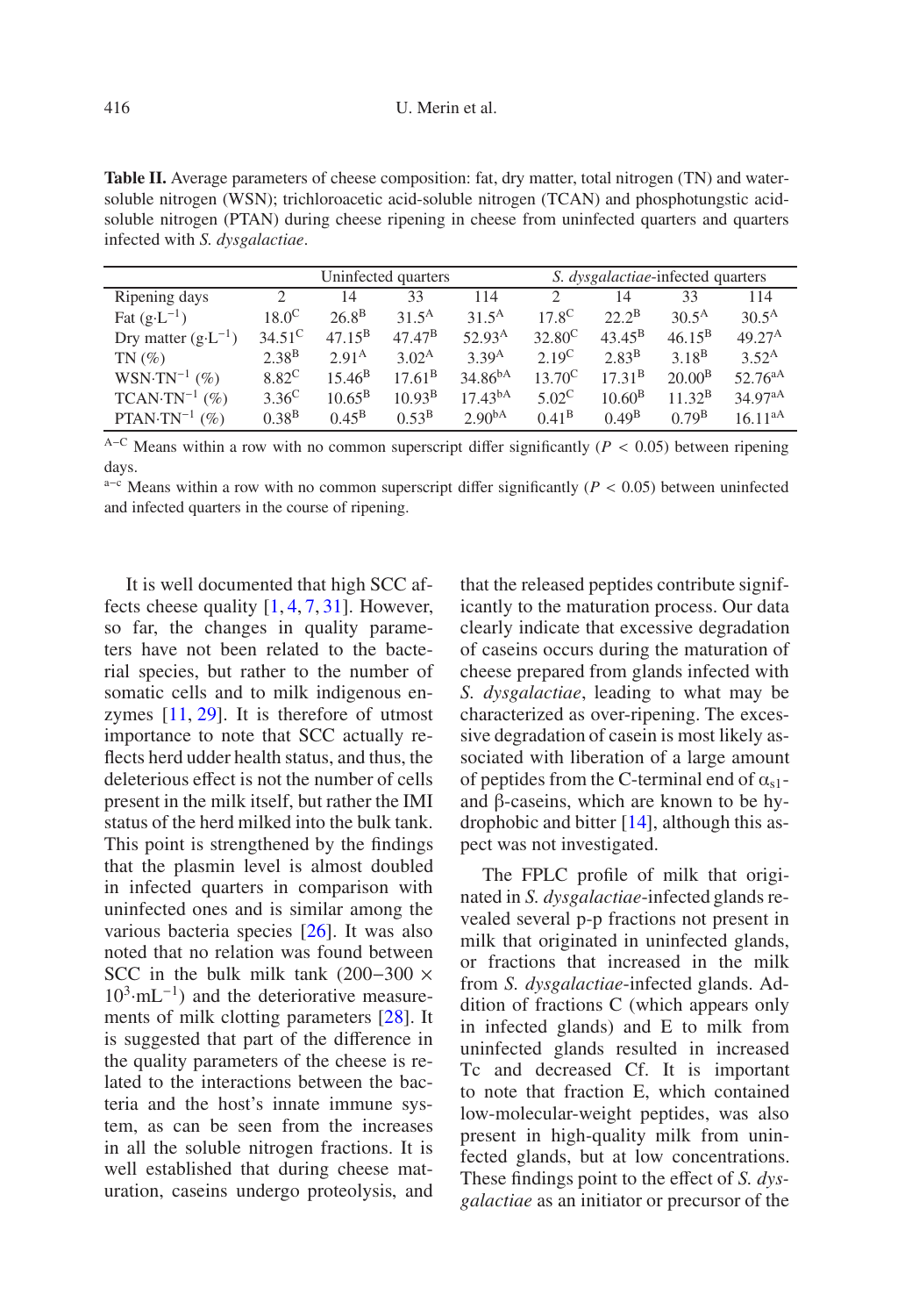formation of short-chain peptides, which could interfere with the coagulation process. The present study has shown for the first time, to the best of our knowledge, that peptides that are probably liberated from casein during proteolysis of milk have negative effects on clotting time and curd firmness. Thus, proteose peptones, which are classically recognized as casein derivates that are liberated during storage of milk for cheese processing, are in addition, a source of material that quite dramatically impedes the curdling process. Furthermore, these peptides and/or morphological changes in the remaining casein hamper cheese maturation, as reflected here by the excessive casein degradation in cheese made from glands infected with *S. dysgalactiae*.

# **5. CONCLUSIONS**

This study demonstrated once again that infection of the mammary gland with *S. dysgalactiae* is specifically devastating with regard to milk properties relevant to cheese production. The study also highlights a novel phenomenon, i.e., that the excessive degradation of casein, noted previously in raw milk, continues during cheese maturation, leading to over-mature cheese with defective texture and appearance, attributed to the excessive liberation of peptides from casein. These properties of the cheese are most likely a result of the biochemical changes that occur during the storage of the milk in the gland (between milking), and that are caused by the presence of the bacteria. Thus, the model of the present study offers an experimental approach for further investigation of the interrelationship between different IMI-causing bacteria and these putative biochemical changes and the biochemistry of cheese maturation.

In light of these findings it is time to revise the long-lasting approach of reducing the number of SCC in the bulk milk tank below  $250 \times 10^3 \cdot mL^{-1}$  and to pioneer new management procedures by preventing milk containing certain IMI-causing bacteria from entering the bulk milk tank.

**Acknowledgements:** This work was partially supported by the Israel Dairy Board (Grant No. 421-0113-07).

# **REFERENCES**

- <span id="page-10-9"></span>[1] Andreatta E., Fernandes A.M., dos Santos M.V., de Lima C.G., Mussarelli C., Marquesi M.C., de Oliveira C.A.F., Effects of milk somatic cell count on physical and chemical characteristics of mozzarella cheese, Aust. J. Dairy Technol. 62 (2007) 166–170.
- <span id="page-10-6"></span>[2] Andrews AT., Proteinases in normal bovine milk and their action on the caseins, J. Dairy Res. 50 (1983) 45–55.
- <span id="page-10-8"></span>[3] Aston J.W., Creamer L.K., Contribution of the components of the water-soluble fraction to the flavor of Cheddar cheese, N. Z. J. Dairy Sci. Technol. 21 (1986) 229–248.
- <span id="page-10-1"></span>[4] Auldist M.J., Coats S., Sutherland B.J., Mayes J.J., McDowell G.H., Rogers G.L., Effects of somatic cell count and stage of lactation on raw milk composition and the yield and quality of Cheddar cheese, J. Dairy Res. 63 (1996) 269–280.
- <span id="page-10-2"></span>[5] Auldist M.J., Hubble I.B., Effects of mastitis on raw milk and dairy products, Aust. J. Dairy Technol. 53 (1998) 28–36.
- <span id="page-10-0"></span>[6] Barbano D.M., Ma Y., Santos M.V., Influence of raw milk quality on fluid milk shelf life, J. Dairy Sci. 89 (2006) E15–E19.
- <span id="page-10-3"></span>[7] Barbano D.M., Rasmussen R.R., Lynch J.M., Influence of milk somatic cell count and milk age on cheese yield, J. Dairy Sci. 74 (1991) 369–388.
- <span id="page-10-7"></span>[8] Bradford M.M., A rapid and sensitive method for the quantitation of protein utilization principle of protein-dye binding, Analytic. Biochem. 72 (1976) 248–254.
- <span id="page-10-4"></span>[9] Celestino E.L., Iyer M., Roginski H., The effects of refrigerated storage on the quality of raw milk, Aust. J. Dairy Technol. 51 (1996) 59–63.
- <span id="page-10-5"></span>[10] Colarow L., Turini M., Tenenberg S., Berger A., Characterization and biological activity of gangliosides in buffalo milk, Biochem. Biophys. Acta 1631 (2003) 94–106.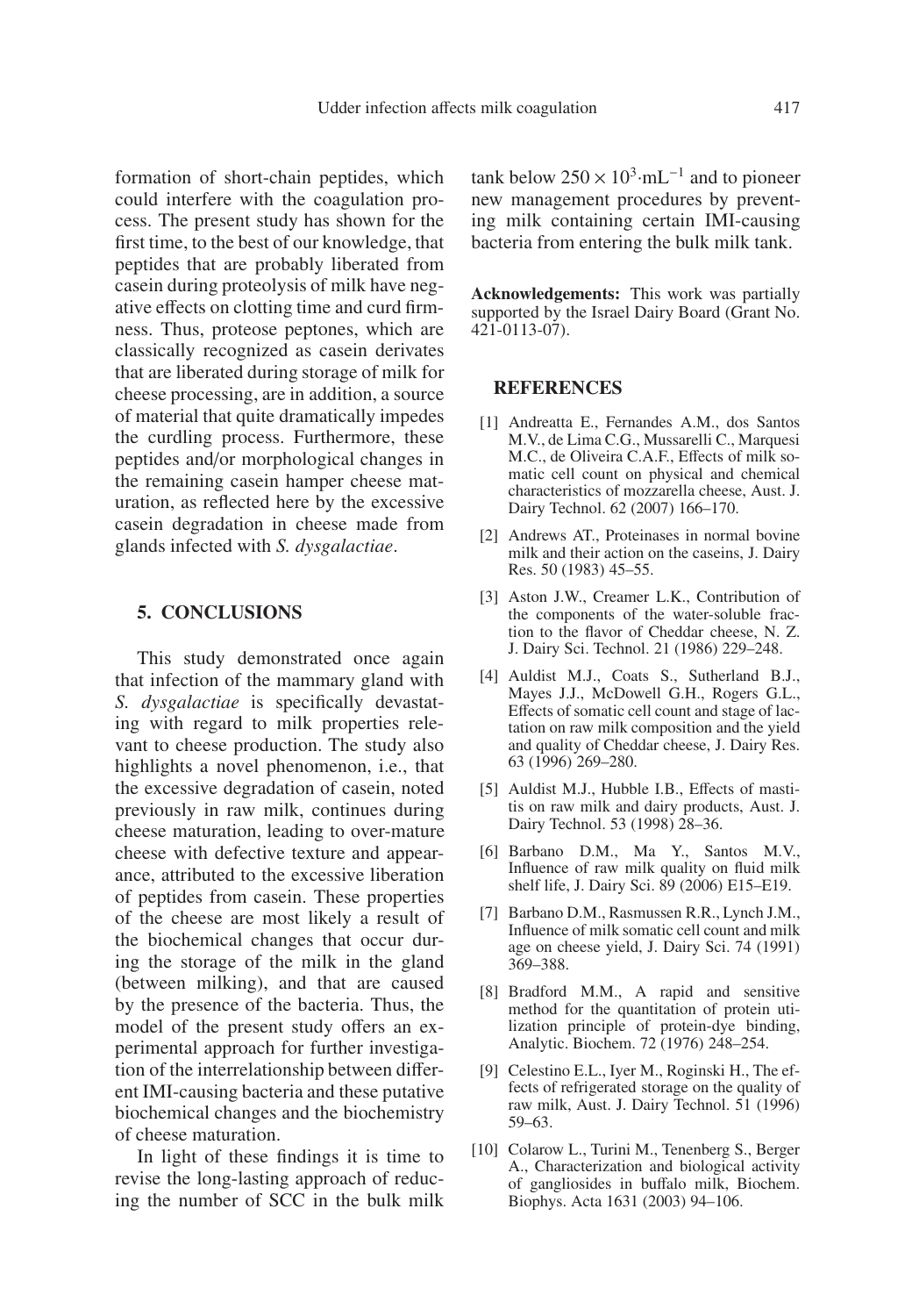- <span id="page-11-20"></span>[11] Cooney S., Tiernan D., Joyce P., Kelly A.L., Effect of somatic cell count and polymorphonuclear leucocyte content of milk on composition and proteolysis during ripening of Swiss-type-cheese, J. Dairy Res. 67 (2000) 301–307.
- <span id="page-11-8"></span>[12] Coulon J.B., Gasqui P., Barnouin J., Ollier A., Pradel P., Pomies D., Effect of mastitis and related-germ on milk yield and composition during naturally occurring udder infections in dairy cows, Animal Res. 51 (2002) 383–393.
- <span id="page-11-9"></span>[13] Crudden A., Fox P.F., Kelly A.L., Factors affecting the hydrolytic action of plasmin in milk, Int. Dairy J. 15 (2005) 305–313.
- <span id="page-11-21"></span>[14] Fallico V., McSweeney P.L.H., Horne J., Pediliggieri C., Hannon J.A., Carpino S., Licitra G., Evaluation of bitterness in Ragusano cheese, J. Dairy Sci. 88 (2005) 1288–1300.
- <span id="page-11-14"></span>[15] Fox P.F., Kelly A.L., Indigenous enzymes in milk: Overview and historical aspects – Part 1, Int. Dairy J. 16 (2006) 500–516.
- <span id="page-11-18"></span>[16] Furtado M.M., Partridge J.A., Characterization of nitrogen fractions during ripening of a soft cheese made from ultrafiltration retentates, J. Dairy Sci. 71 (1988) 2877–2885.
- <span id="page-11-16"></span>[17] IDF, Milk, Determination of Nitrogen Content, Kjeldahl Method, Standard 20B, International Dairy Federation, Brussels, Belgium, 1993.
- <span id="page-11-3"></span>[18] Klei L., Yun J., Sapru A., Lynch J., Barbano D.M., Sears P., Galton D., Effect of milk somatic cell count on cottage cheese and quality, J. Dairy Sci. 81 (1998) 1205–1213.
- <span id="page-11-17"></span>[19] Kuchroo C.N., Fox P.F., Soluble nitrogen in Cheddar cheese – comparison of extraction procedures, Milchwissenschaft 37 (1982) 331–335.
- <span id="page-11-0"></span>[20] Larsen L.B., Rasmussen M.D., Bjerring M., Nielsen J.H., Proteases and protein degradation in milk from cows infected with *Streptococcus uberis*, Int. Dairy J. 14 (2004) 899–907.
- <span id="page-11-10"></span>[21] Le Roux Y., Colin O., Laurent F., Proteolysis in samples of quarter milk with varying somatic cell counts: 1. Comparison of some indicators of endogenous proteolysis in milk, J. Dairy Sci. 78 (1995) 1289–1297.
- <span id="page-11-11"></span>[22] Le Roux Y., Girardet J.M., Humbert G., Laurent F., Linden G., Proteolysis in samples of quarter milk with varying somatic

cell counts: 2. Component PP3 and β-casein-1P (f29-105 and f29-107) of the proteosepeptone fraction, J. Dairy Sci. 78 (1995) 1298–1305.

- <span id="page-11-6"></span>[23] Le Roux Y., Laurent F., Moussaoui F., Polymorphonuclear proteolytic activity and milk composition change, Vet. Res. 34 (2003) 629-645.
- <span id="page-11-7"></span>[24] Leigh J.A., Lincoln R.A., *Streptococcus uberis* acquires plasmin activity following growth in the presence of bovine plasminogen through the action of its specific plasminogen activator, FEMS Microbiol. Lett. 154 (1997) 123–129.
- <span id="page-11-12"></span>[25] Leitner G., Chaffer M., Shamay A., Shapiro F., Merin U., Ezra E., Saran A., Silanikove N., Changes in milk composition as affected by subclinical mastitis in sheep, J. Dairy Sci. 87 (2004) 46–52.
- <span id="page-11-1"></span>[26] Leitner G., Krifucks O., Merin U., Lavi Y., Silanikove N., Interactions between bacteria type, proteolysis of casein and physicochemical properties of bovine milk, Int. Dairy J. 16 (2006) 648–654.
- <span id="page-11-13"></span>[27] Leitner G., Merin U., Silanikove N., Changes in milk composition as affected by subclinical mastitis in goats, J. Dairy Sci. 87 (2004) 1719–1726.
- <span id="page-11-2"></span>[28] Leitner G., Silanikove N., Jacobi S., Weisblit L., Bernstein S., Merin U., The influence of storage on the farm and in dairy silos on milk quality for cheese production, Int. Dairy J. 18 (2008) 109–113.
- <span id="page-11-4"></span>[29] Marino R., Considine T., Sevi A., **McSweeney** Contribution of proteolytic activity associated with somatic cells in milk to cheese ripening, Int. Dairy J. 15 (2005) 1026–1033.
- <span id="page-11-15"></span>[30] Martin M.-J., Martin-Sosa S., Garcia A.L., Hueso P., Distribution of bovine milk sialoglycoconjugates during lactation, J. Dairy Sci. 84 (2001) 995-1000.
- <span id="page-11-19"></span>[31] Mazal G., Vianna P.C.B., Santos M.V., Gigante M.L., Effect of somatic cell count on Prato cheese composition, J. Dairy Sci. 90 (2007) 630–636.
- <span id="page-11-5"></span>[32] O'Brien B., Meaney W.J., McDonagh D., Kelly A.L., Influence of somatic cell count and storage interval on composition and processing characteristics of milk from cows in late lactation, Aust. J. Dairy Technol. 56 (2001) 213–218.